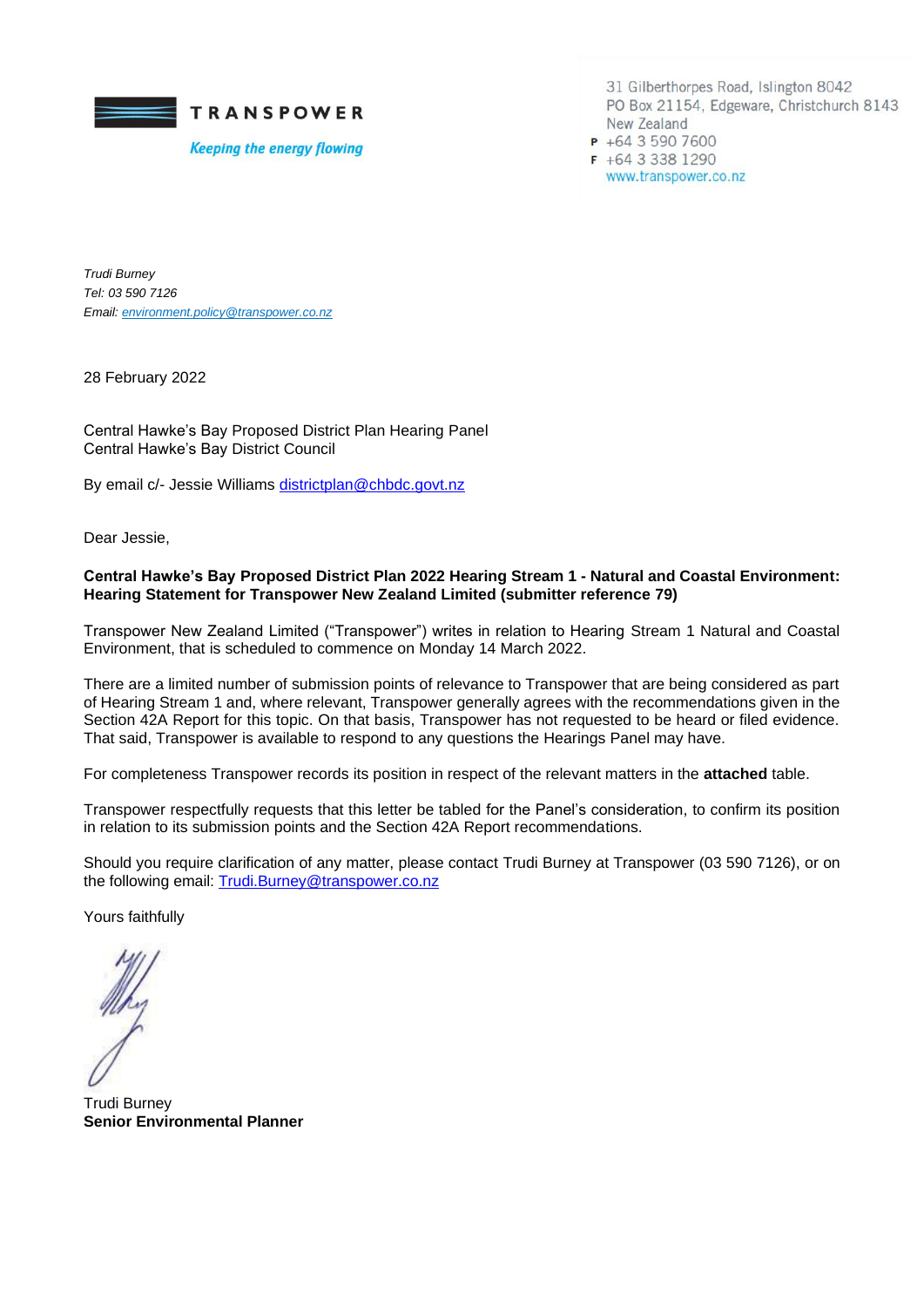**Attachment 1: Transpower's position in response to s42A recommendations, Central Hawke's Bay PDP Hearing Stream 1 Natural and Coastal Environment**

| <b>Hearing 1: Natural and Coastal Environment</b> |                                                                    |                                                              |                                                                                                                                                                                                                                                                                                                                                                                                                                                                                                                                                                                                                                                                                                                                                                                                                                                                                                                                                                                                                                         |                                                                                                                                                                                                                                                                                |  |
|---------------------------------------------------|--------------------------------------------------------------------|--------------------------------------------------------------|-----------------------------------------------------------------------------------------------------------------------------------------------------------------------------------------------------------------------------------------------------------------------------------------------------------------------------------------------------------------------------------------------------------------------------------------------------------------------------------------------------------------------------------------------------------------------------------------------------------------------------------------------------------------------------------------------------------------------------------------------------------------------------------------------------------------------------------------------------------------------------------------------------------------------------------------------------------------------------------------------------------------------------------------|--------------------------------------------------------------------------------------------------------------------------------------------------------------------------------------------------------------------------------------------------------------------------------|--|
| <b>Sub Ref</b>                                    | <b>PDP</b><br><b>Reference</b>                                     | <b>Relief Sought in</b><br>Transpower's<br><b>Submission</b> | <b>S42A Report Recommendation</b>                                                                                                                                                                                                                                                                                                                                                                                                                                                                                                                                                                                                                                                                                                                                                                                                                                                                                                                                                                                                       | <b>Transpower's Response to S42A Report</b><br><b>Recommendations</b>                                                                                                                                                                                                          |  |
|                                                   |                                                                    | ECO - Environment and Indigenous Biodiversity                |                                                                                                                                                                                                                                                                                                                                                                                                                                                                                                                                                                                                                                                                                                                                                                                                                                                                                                                                                                                                                                         |                                                                                                                                                                                                                                                                                |  |
| S79.062                                           | $ECO -$<br>Environment<br>and<br>Indigenous<br><b>Biodiversity</b> | Retain ECO-P1 as<br>notified.                                | Recommendation: Accept, subject to amendments from other<br>submissions.<br>S42A reference:<br>Paragraph 7.3.1. onwards outlines the considerations behind the<br>recommendation to amend the policy. The primary purpose is to<br>provide clarity on the application of the policy.<br>The policy is amended as follows:<br>ECO-P1 To identify Significant Natural Areas (being areas of significant<br>indigenous vegetation and/or significant habitats of indigenous fauna)<br>in the District where they meet one or more of the criteria below and<br>describe these areas in ECO-SCHED5 and show their location on the<br>Planning Maps (except for areas that meet Criterion 1, where at least<br>one other of Criteria 2-7 must also be met).                                                                                                                                                                                                                                                                                  | Transpower accepts the recommendation.<br>The purpose of the amendment is to provide<br>additional clarity and avoid confusion from<br>the way the policy was originally written.<br>Transpower accepts the recommendation<br>on the basis SNA's are identified and<br>mapped. |  |
| S79.063                                           | $ECO -$<br>Environment<br>and<br>Indigenous<br>Biodiversity        | Retain ECO-P9 as<br>notified.                                | <b>Recommendation: Accept</b><br>S42A reference:<br>Paragraph 9.3.62 notes retention of the policy (on the basis all<br>submitters have sought its retention).<br>ECO-P9 Policy<br>To ensure that new nationally significant infrastructure is not located in<br>areas of significant indigenous vegetation and/or significant habitats of<br>indigenous fauna unless:<br>There is a functional or operational need for the infrastructure<br>a.<br>to be in that particular location; and<br>The route/site selection process has identified no practicable<br>b.<br>alternative locations.<br>Where it is necessary to locate in these areas and where, despite the<br>adoption of the best practicable option, there remain residual adverse<br>effects, biodiversity offsetting measures should be proposed for the<br>purpose of ensuring positive effects on the environment sufficient to<br>offset any residual adverse effects of activities on indigenous<br>biodiversity that will or may result from allowing the activity. | Transpower accepts the recommendation<br>on the basis the policy is recommended to<br>be retained (as sought in the Transpower<br>submission).                                                                                                                                 |  |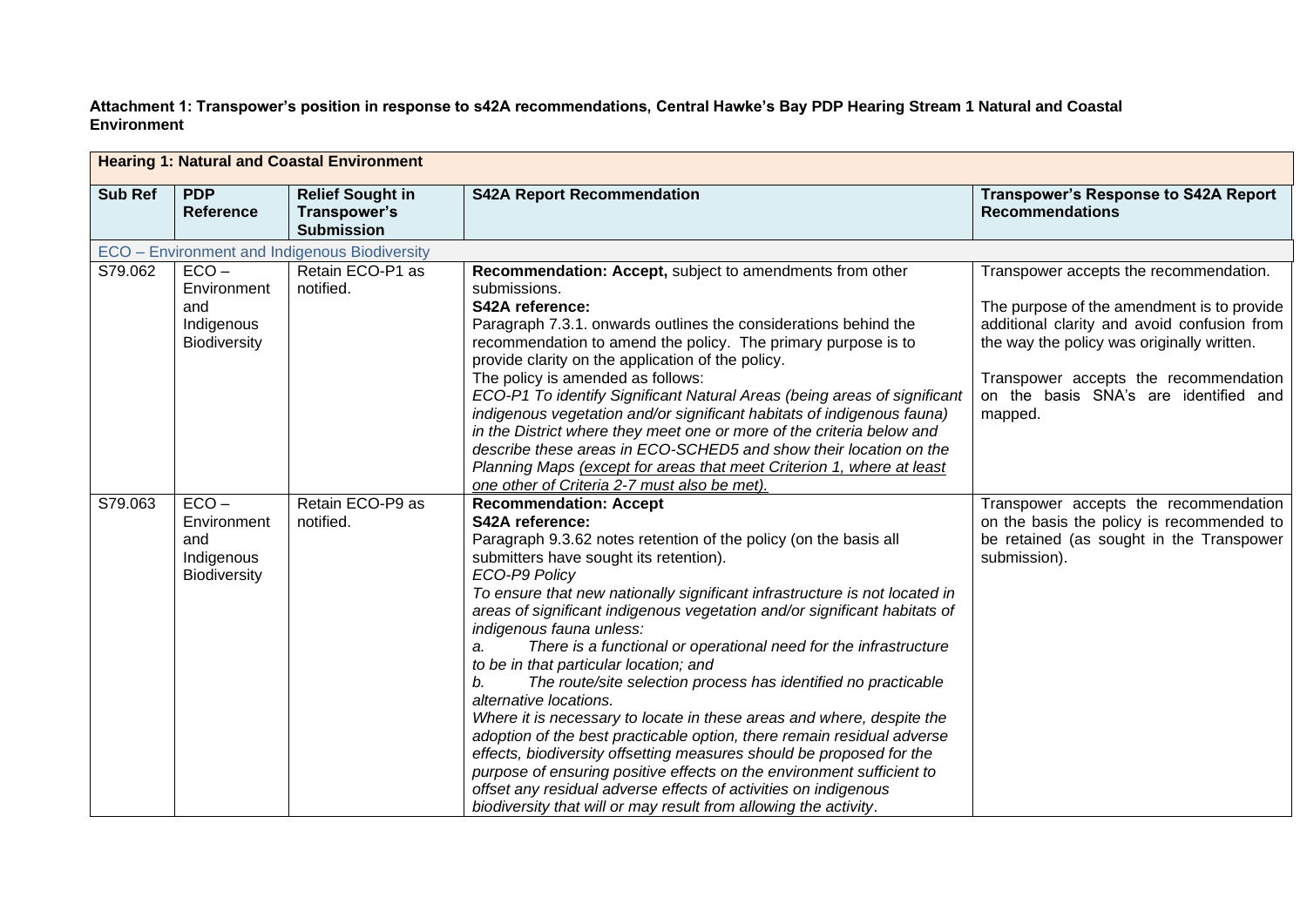| S79.064 | $ECO -$                    | Retain ECO-R3 as         |                                                                                             |                                                                                       |
|---------|----------------------------|--------------------------|---------------------------------------------------------------------------------------------|---------------------------------------------------------------------------------------|
|         | Environment                | notified, and in         | Recommendation: Accept in Part, subject to amendments from other<br>submissions.            | Transpower accepts the recommendation<br>on the basis the rule is largely retained as |
|         | and                        |                          | S42A reference:                                                                             | notified.                                                                             |
|         |                            | particular clause (b)(i) |                                                                                             |                                                                                       |
|         | Indigenous<br>Biodiversity | and (vi).                | Paragraphs 10.3.67 and 10.3.75 outline recommended changes.<br>The S42A reports recommends: | It is noted the Resource Management                                                   |
|         |                            |                          | - Amendment to the title (as follows in terms of deletion of 'or') to be                    | (National Environmental Standards for                                                 |
|         |                            |                          | more consistent with the PDP:                                                               | Electricity<br>Transmission<br>Activities)                                            |
|         |                            |                          | ECO-R3 Trimming or clearance of indigenous vegetation inside any                            | Regulations 2009 applies given the rule                                               |
|         |                            |                          | areas of significant indigenous vegetation and/or significant habitat of                    | applies to SNA's.                                                                     |
|         |                            |                          | indigenous fauna (excluding natural wetlands)                                               |                                                                                       |
|         |                            |                          | - Replacement of OR with AND in relation to conditions to be complied                       |                                                                                       |
|         |                            |                          | with.                                                                                       |                                                                                       |
|         |                            |                          | - Retention of condition (b)(i) as notified:                                                |                                                                                       |
|         |                            |                          | required to achieve compliance with the requirements of the Electricity                     |                                                                                       |
|         |                            |                          | (Hazards from Trees) Regulations 2003; or                                                   |                                                                                       |
|         |                            |                          | - Amendment to condition (b)(vi) as follows:                                                |                                                                                       |
|         |                            |                          | amendments: necessary to provide for the maintenance and safe and                           |                                                                                       |
|         |                            |                          | efficient operation of existing tracks, stock crossings and bridges,                        |                                                                                       |
|         |                            |                          | drains, firebreaks, formed public roads, private accesses, driveways,                       |                                                                                       |
|         |                            |                          | right of ways and walkways;                                                                 |                                                                                       |
| S79.065 | $ECO -$                    | Retain ECO-R4 as         | <b>Recommendation: Accept</b>                                                               | Transpower supports the recommendation.                                               |
|         | Environment                | notified.                | S42A reference:                                                                             |                                                                                       |
|         | and                        |                          | Para 10.3.89. Rule ECO-R4 applies to those areas of significant                             | The rule is recommended to be retained as                                             |
|         | Indigenous                 |                          | indigenous vegetation and significant habitat of indigenous fauna that                      | notified and provides a permitted rule                                                |
|         | Biodiversity               |                          | may not have been captured by the district wide assessment                                  | framework for works to trimming or                                                    |
|         |                            |                          | I am satisfied that Rule ECO-R4 and the thresholds as proposed are                          | clearance of indigenous vegetation outside                                            |
|         |                            |                          | appropriate, and in the context of the wider rule framework will achieve                    | an SNA.                                                                               |
|         |                            |                          | the purpose of section $6(c)$ of the RMA being the protection of the                        |                                                                                       |
|         |                            |                          | District's areas of significant indigenous vegetation and significant                       |                                                                                       |
| S79.066 | $ECO -$                    | Amend Rule ECO-R6        | habitats of indigenous fauna.<br><b>Recommendation: Accept in Part</b>                      | Transpower accepts the recommendation.                                                |
|         | Environment                | to provide a             | S42A reference:                                                                             | While Transpower's preferred approach is to                                           |
|         | and                        | discretionary activity   | Para 10.3.107. Electricity providers would fall within this definition as a                 | amend the activity status from non-                                                   |
|         | Indigenous                 | status for tree          | 'lifeline utility' that includes 'an entity that generates electricity for                  | complying<br>discretionary,<br>to<br>the                                              |
|         | Biodiversity               | trimming and             | distribution through a network or distributes electricity through a                         | recommended inserted note is accepted                                                 |
|         |                            | clearance necessary      | network'. Given these regulations, I agree that the stricter status of                      | (noting the relationship between the PDP                                              |
|         |                            | to provide for the       | 'non-complying' for such activities, is not warranted. However rather                       | and NES-FM is not clear within the PRP).                                              |
|         |                            | "ongoing safe and        | than imposing a specific rule, to be consistent with the approach to                        |                                                                                       |
|         |                            | efficient operation,     | NES-FM outlined above, I recommend adding a note that cross-                                |                                                                                       |
|         |                            | maintenance and          | references to these (NES-FM) regulations                                                    |                                                                                       |
|         |                            | upgrading of network     |                                                                                             |                                                                                       |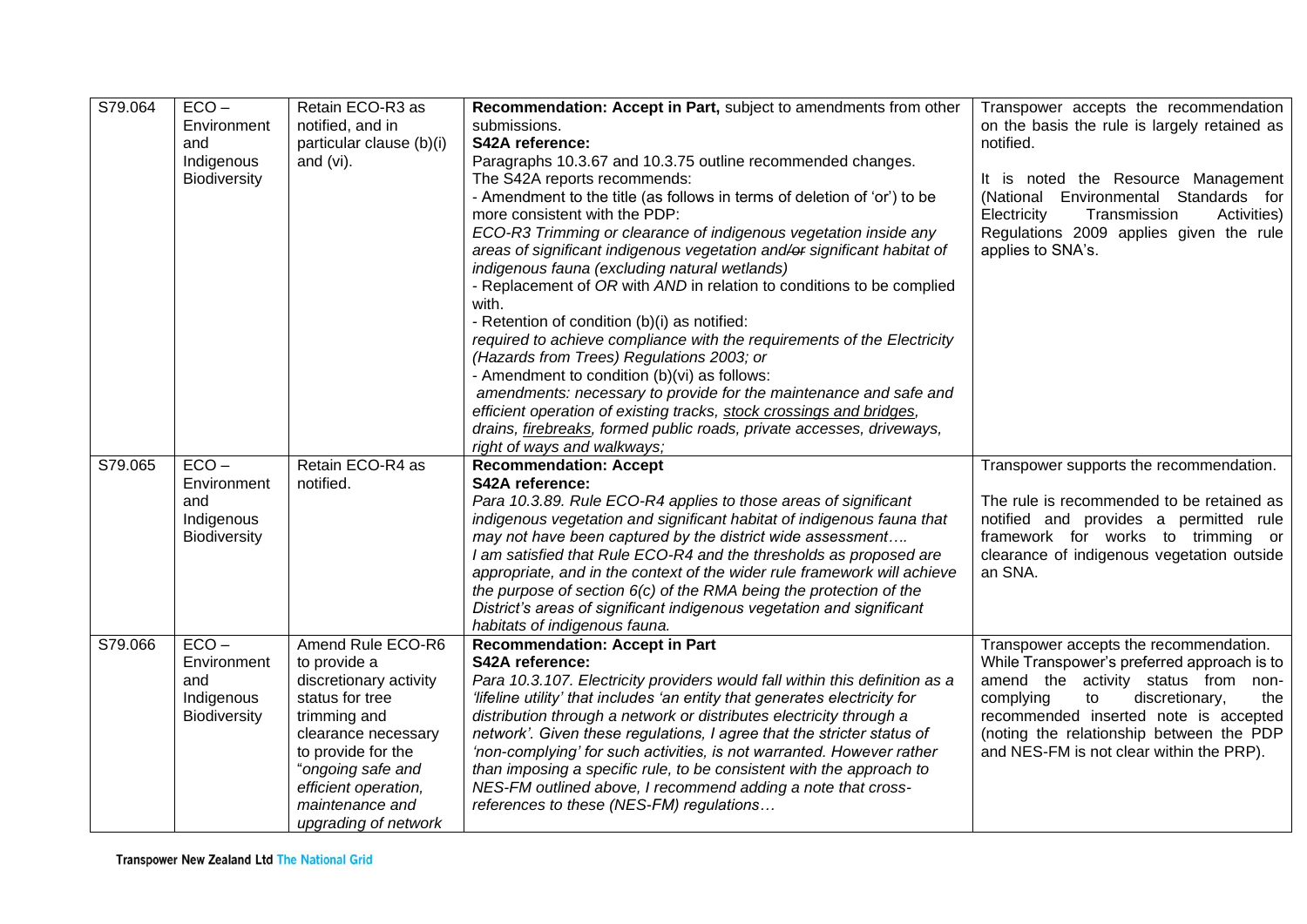| FS18.13   | $ECO -$                                          | utilities, but excluding<br>their expansion, where<br>carried out by the<br>respective network<br>utility operator".<br>Further submitter on                                                                                                                                                           | <b>Recommendation: Reject</b>                                                                                                                                                                                                                                                                                                                                                                                                                                                                                                                                                                                                                                                                                                                                                                                                                                                                                                                                                                                                                                                                                                                                                                                                                                                                                                                                                                                                                                                                                    | Transpower accepts the recommendation                                         |
|-----------|--------------------------------------------------|--------------------------------------------------------------------------------------------------------------------------------------------------------------------------------------------------------------------------------------------------------------------------------------------------------|------------------------------------------------------------------------------------------------------------------------------------------------------------------------------------------------------------------------------------------------------------------------------------------------------------------------------------------------------------------------------------------------------------------------------------------------------------------------------------------------------------------------------------------------------------------------------------------------------------------------------------------------------------------------------------------------------------------------------------------------------------------------------------------------------------------------------------------------------------------------------------------------------------------------------------------------------------------------------------------------------------------------------------------------------------------------------------------------------------------------------------------------------------------------------------------------------------------------------------------------------------------------------------------------------------------------------------------------------------------------------------------------------------------------------------------------------------------------------------------------------------------|-------------------------------------------------------------------------------|
|           | Environment<br>and<br>Indigenous<br>Biodiversity | Kainga Ora's original<br>sub opposing the ECO<br>chapter and proposing<br>amendments.<br>Transpower submitted<br>that this be allowed in<br>part in so far as it<br>relates to clarity<br>sought as to what<br>constitutes a 'high<br>natural character area'<br>or a 'significant<br>amenity feature. | S42A reference:<br>Para 5.3.26. 'Transpower also supports in part that part of the<br>submission that seeks greater clarity as to what constitutes a 'high<br>natural character area' or a 'significant amenity feature'. With respect to<br>their concerns relating to the terms 'High Natural Character' and<br>'Significant Amenity Features', these are not terms used in this chapter<br>(this matter is addressed in the Section 42A Natural Features and<br>Landscapes Report, Key Issue 1 - Kāinga Ora (S129.063))'<br>From Section 42A Natural Features and Landscapes Report:<br>I disagree with Kāinga Ora's opposition to the terms 'high natural<br>character areas' and 'significant amenity features' and am unclear what<br>relief is being sought in this regard. 'Areas of high natural character' are<br>clearly referenced in Policy $13(1)(c)$ of the NZCPS in relation to<br>preserving the natural character of the coastal environment and are<br>part of Council's response to section 6(a) of the RMA. Along with<br>'significant amenity features', both terms are identified in the expert<br>assessments by Hudson Associates underpinning the development of<br>NFL-SCHED6 and CE-SCHED7. 'Significant amenity features' are<br>specifically referenced in the 'Introduction' to the NFL - Natural<br>Features & Landscapes chapter as part of Council's response to<br>section 7(c) of the RMA. In my view, both terms have RMA context,<br>and are legitimately used in the PDP. | and acknowledges the features are identified<br>in the PDP.                   |
| FS18.14   | <b>ECO-O2</b>                                    | Transpower oppose<br>the Forest and Bird                                                                                                                                                                                                                                                               | <b>Recommendation: Accept</b><br>S42A reference:                                                                                                                                                                                                                                                                                                                                                                                                                                                                                                                                                                                                                                                                                                                                                                                                                                                                                                                                                                                                                                                                                                                                                                                                                                                                                                                                                                                                                                                                 | Transpower accepts the recommendation to<br>retain the objective as notified. |
| (S75.030) |                                                  | submission to amend<br>ECO-O2 on the basis<br>that there is no higher<br>order policy directive<br>(such as, for example,<br>the draft NPS-IB) to<br>require 'enhancement'<br>of any non-significant<br>indigenous vegetation.                                                                         | Para 5.3.75. With respect to S75.030 Forest & Bird's proposed<br>amendment I comment as follows: The RMA requires Councils, in<br>giving effect to the purpose of the RMA, to recognise and provide for<br>the protection of areas of significant indigenous vegetation and<br>significant habitats of indigenous fauna as a matter of national<br>importance (section 6(c), and to control the actual or potential effects of<br>the use, development, or protection of land, for the purpose of (among<br>other things) 'the maintenance of indigenous biological diversity'<br>(s31(1)(biii)). The objectives in this chapter reflect this duty and, in my<br>opinion, inserting the requirement for 'enhancement' into Objective<br>ECO-O2, whilst maybe desirable, imposes significantly greater costs to                                                                                                                                                                                                                                                                                                                                                                                                                                                                                                                                                                                                                                                                                                   |                                                                               |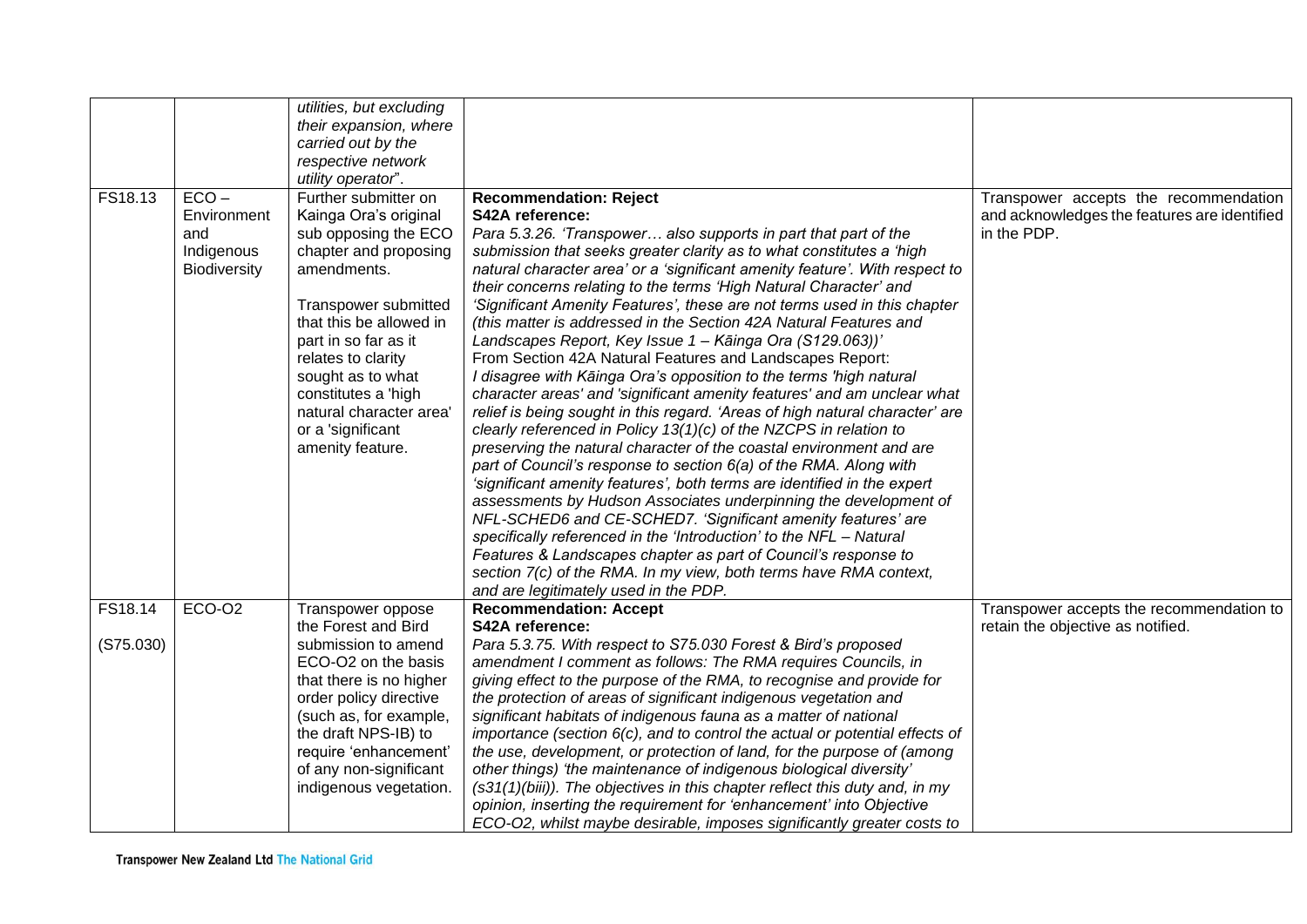|         |                                        |                           | landowners and the community that is not envisaged by the RMA and           |                                                 |
|---------|----------------------------------------|---------------------------|-----------------------------------------------------------------------------|-------------------------------------------------|
|         |                                        |                           | can be better addressed through other methods.                              |                                                 |
|         |                                        |                           | Para 5.3.76. For these reasons, I recommend S S64.054 Department            |                                                 |
|         |                                        |                           | of Conservation be accepted, S121.016 Federated Farmers S75.030             |                                                 |
|         |                                        |                           | be accepted in part and S75.030 Forest & Bird's be rejected.                |                                                 |
|         | <b>Natural Features and Landscapes</b> |                           |                                                                             |                                                 |
| S79.068 | NFL-O1                                 | Retain NFL-O1 as          | <b>Recommendation: Accept in Part</b>                                       | <b>S42A</b><br>Transpower<br>the<br>accepts     |
|         |                                        | notified.                 | S42A reference:                                                             | recommendation on the basis the proposed        |
|         |                                        | Notwithstanding the       | Para 8.3.1. Forest & Bird's proposed amendment to Objective NFL-01          | amendment does not undermine the NFL-           |
|         |                                        | lack of clarity between   | to delete that part of the objective that states 'that are important to the | O1 as notified.                                 |
|         |                                        | chapters, Transpower      | identity of the District' on the basis that all outstanding features are to |                                                 |
|         |                                        | supports reference        | be protected, not just those deemed 'important'. I agree this could be      |                                                 |
|         |                                        | within the objective to   | inferred, but is not the intent. However, I consider that part of the       |                                                 |
|         |                                        | 'inappropriate' as such   | objective to be unnecessary in any case, as the importance of the           |                                                 |
|         |                                        | reference is consistent   | ONL/ONF has already been established by virtue of being deemed              |                                                 |
|         |                                        | with Section 6(b) of      | 'outstanding', and therefore consider that part can be deleted without      |                                                 |
|         |                                        | the RMA and               | altering the intent or effect of the objective.                             |                                                 |
|         |                                        | recognises that not all   | Para 8.3.2. For these reasons, I am comfortable recommending that           |                                                 |
|         |                                        | development is to be      | Objective NFL-O1 be amended as requested, (as follows)                      |                                                 |
|         |                                        | avoided, rather the       |                                                                             |                                                 |
|         |                                        | emphasis is on that       | NFL-01 Outstanding natural features and landscapes that are                 |                                                 |
|         |                                        | which is inappropriate.   | important to the identity of the District are retained and protected from   |                                                 |
|         |                                        |                           | inappropriate subdivision, use and development.                             |                                                 |
| S79.069 | $NFL-$                                 | Retain policies in 'NFL   | <b>Recommendation: Accept in Part</b>                                       | Transpower reserves its position on the         |
|         | Policies                               | - Natural Features and    | To be revisited following NU - Network Utilities Hearing in relation to     | recommendation<br>on<br>the<br>basis<br>the     |
|         |                                        | Landscapes' chapter.      | S79.026                                                                     | submission point will be addressed at           |
|         |                                        | However, should a         | S42A reference:                                                             | subsequent hearings.                            |
|         |                                        | new 'Network Utilities'   | Para 8.3.3. The Transpower submission is supportive of the policies in      |                                                 |
|         |                                        | policy (as sought in      | the NFL - Natural Features & Landscapes chapter as notified (subject        |                                                 |
|         |                                        | another submission        | to the granting of relief sought elsewhere in their submission). Whilst     |                                                 |
|         |                                        | point) not be provided,   | there are no further submissions directly relating to this submission       |                                                 |
|         |                                        | <b>Transpower seeks</b>   | point, amendments are recommended in response to other                      |                                                 |
|         |                                        | relief consistent with    | submissions on specific provisions within this chapter, therefore this      |                                                 |
|         |                                        | that sought in its        | submission is accepted, but only 'in part'.                                 |                                                 |
|         |                                        | earlier submission        | Para 8.3.4. As the submission point requesting the addition of a new        |                                                 |
|         |                                        | point seeking the new     | policy in the NU - Network Utilities chapter (S79.026) is yet to be         |                                                 |
|         |                                        | policy.                   | addressed by Reporting Officers and the Hearings Panel (being               |                                                 |
|         |                                        |                           | allocated to a different Hearings Stream), I note that the decision on      |                                                 |
|         |                                        |                           | this submission point may need to be revisited at a later date.             |                                                 |
| S79.070 | Notes - NFL                            | Retain 'Note' at start of | Recommendation: Accept                                                      | Transpower supports the recommendation          |
|         | Rules                                  | 'NFL - Rules' stating:    | S42A reference:                                                             | on the basis that the 'Note' is retained (which |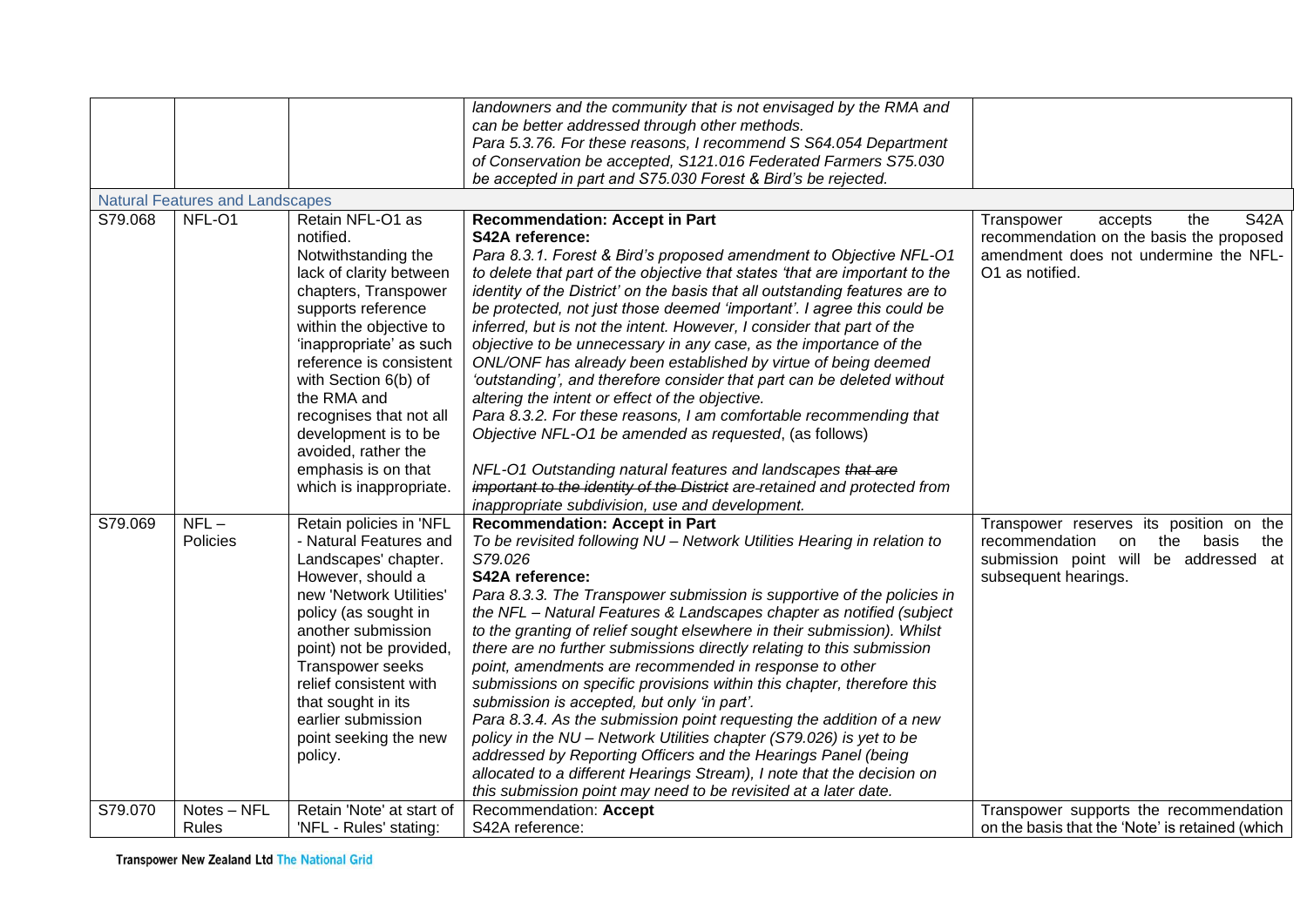|                            |                             | 'Rules relating to<br>network utilities within<br>the identified ONL and<br>ONFs are contained in<br>the NU - Network<br>Utilities chapter of the<br>District Plan. The rules<br>in this chapter do not<br>apply to network<br>utilities'.                                                             | Para 9.3.1. The intent is for the NU - Network Utilities chapter of the<br>PDP to largely operate as a standalone chapter for network utilities.<br>The objectives and policies in the NU - Network Utilities chapter<br>recognise the essential nature of network utilities and their functional<br>and operational needs and seek to provide for them, while avoiding,<br>remedying, or mitigating their effects.<br>Para 9.3.4. Given the above, the approach is to rely on the NU -<br>Network Utilities chapter provisions and not to apply the rules in the<br>NFL - Natural Features & Landscapes chapter to network utilities -<br>hence the 'Note' in the NFL chapter. I consider the clarification in the<br>note at the start of the rules section that the rules in this chapter do not<br>apply to network utilities is appropriate and assists plan interpretation,<br>and therefore should remain.                                                                                                                                                                                                                                                                                                                                                                                  | outlines the Network Utilities chapter is<br>standalone).                                                                                                                                                                                                                                                                                                                                                                                                                                                                |
|----------------------------|-----------------------------|--------------------------------------------------------------------------------------------------------------------------------------------------------------------------------------------------------------------------------------------------------------------------------------------------------|----------------------------------------------------------------------------------------------------------------------------------------------------------------------------------------------------------------------------------------------------------------------------------------------------------------------------------------------------------------------------------------------------------------------------------------------------------------------------------------------------------------------------------------------------------------------------------------------------------------------------------------------------------------------------------------------------------------------------------------------------------------------------------------------------------------------------------------------------------------------------------------------------------------------------------------------------------------------------------------------------------------------------------------------------------------------------------------------------------------------------------------------------------------------------------------------------------------------------------------------------------------------------------------------------|--------------------------------------------------------------------------------------------------------------------------------------------------------------------------------------------------------------------------------------------------------------------------------------------------------------------------------------------------------------------------------------------------------------------------------------------------------------------------------------------------------------------------|
| <b>Coastal Environment</b> |                             |                                                                                                                                                                                                                                                                                                        |                                                                                                                                                                                                                                                                                                                                                                                                                                                                                                                                                                                                                                                                                                                                                                                                                                                                                                                                                                                                                                                                                                                                                                                                                                                                                                    |                                                                                                                                                                                                                                                                                                                                                                                                                                                                                                                          |
| S79.087                    | CE - Coastal<br>Environment | Retain the explanation<br>accompanying CE-I1,<br>specifically the<br>reference to Policy 6<br>of the NZCPS.                                                                                                                                                                                            | <b>Recommendation: Accept</b><br>S42A reference:<br>Para 6.2.1. Transpower (S79.087) supports the reference to Policy 6 of<br>the NZCPS within the explanation accompanying Issue CE-11, on the<br>basis the explanation appropriately recognises the role and importance<br>of infrastructure. This is the only submission on this provision in the<br>PDP - no further analysis is required.                                                                                                                                                                                                                                                                                                                                                                                                                                                                                                                                                                                                                                                                                                                                                                                                                                                                                                     | Transpower supports the recommendation<br>on the basis the Issue is retained as notified.                                                                                                                                                                                                                                                                                                                                                                                                                                |
| S79.088                    | CE - Coastal<br>Environment | Amend CE-O3 as<br>follows:<br>'Activities that have a<br>functional need (or<br>operational need in<br>respect of the National<br>Grid) to locate in the<br>coastal environment<br>are provided for,<br>where they do not<br>compromise other<br>significant values in<br>the coastal<br>environment.' | <b>Recommendation: Accept in Part</b><br>S42A reference: Paragraph 6.3.4, 6.3.5, 6.5.1 & 6.6.1<br>Para 6.3.4. It is clear from the above that, in addition to activities that<br>have a functional need to locate in the coastal environment, technical<br>and operational requirements are also required to be given due<br>consideration where this is specifically in relation to the electricity<br>transmission network. Therefore, in my view, it is appropriate and<br>better gives effect to the NPSET to insert reference to 'operational<br>need in respect of the National Grid' in both Objective CE-O3 and<br>Policy CE-P5 (S79.088 & S79.089). This also better aligns with the<br>provisions in the NU - Network Utility chapter, which reference<br>operational requirements (e.g. Issue NU-I1, Objective NU-O2, and<br>Policy NU-P2).<br>Para 6.3.5. However, I do not support deleting the latter part of<br>Objective CE-O3 (S79.088), which provides the limitation 'where they<br>do not compromise other significant values in the coastal environment'.<br>Objective CE-O3 is not solely there to provide for the electricity<br>transmission network activities, and neither the NZCPS (nor the<br>NPSET, for that matter) provide for activities to locate in the coastal | Transpower<br>does<br>not<br>support<br>the<br>recommendation as it only partly provides for<br>the relief sought.<br>However, Transpower reserves its position<br>on this objective depending on the officer<br>recommendations<br>Transpower's<br>on<br>submission points and the final decision on<br>the Network Utilities chapter.<br>Transpower's submission sought that the<br>Network Utilities Chapter be standalone,<br>with all provisions relating to the National<br>Grid contained within the one chapter. |